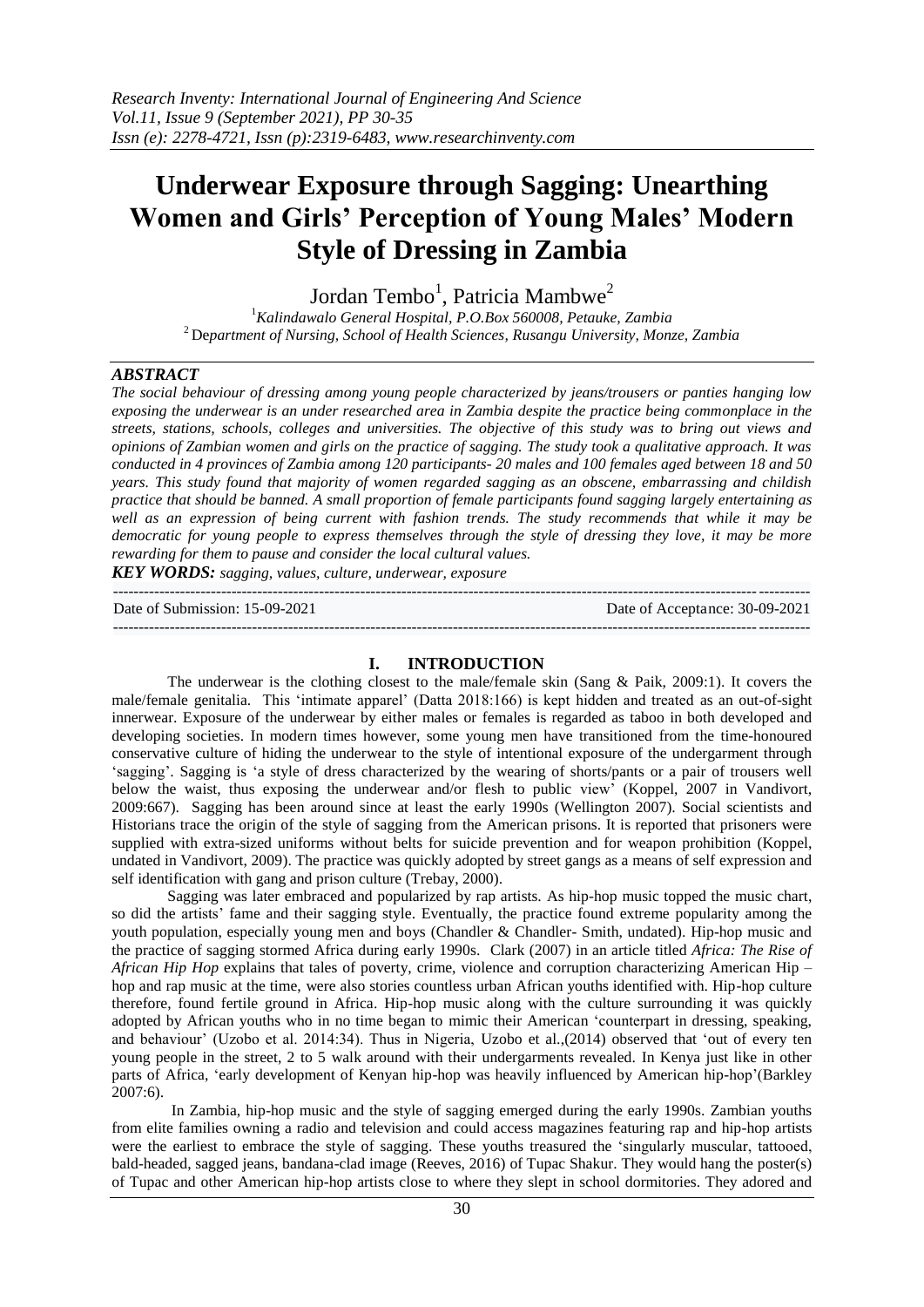idolized Tupac Shakur, Notorious B.I.G, Snoop Doggy Dogg, Dr Dre, Queen Latifah and other pioneer rappers. They regarded themselves socially exposed and civilized. Oftentimes they walked in small bands and usually crushed on high school girls from elite families who undoubtedly understood who they were and what symbol they stood for. They spoke their English rather fast flavouring each word with American accent. They dressed and acted different- they pulled down their trousers, and wore a unique hair style. They walked as though the trousers were heavy. Wherever and whenever they met as a small group, they began to rap imitating their American rap idols. They would go, 'Dear Mama' or 'Snoopy Doggy Dogg and Dr Dre is at the door'... As selfstyled disciples of the American hip-hop artists, they strove to raise their profiles in the social circles as having reached the pinnacle of civilization. While sagging was associated with delinquency and urban street gangs (Demby, 2014; Vandivort 2009 quoting a list of legal battles) in America, in Zambia, it was associated with elitism.

Zambian saggers imitated African Americans in many ways from accent, to gait, and behaviour. They could play and watch hip hop music from dusk to dawn. By the year 2020, the earliest saggers in Zambia, hit their mid 40s to early 50s in terms of age in years. The Zambian sagger pioneers may have moved away from the practice but the style of sagging has neither declined nor fizzled out. Today, hip-hop music has penetrated rural corners of the country and popularized the style of sagging among the youth population. With no known study exploring women and girls' perception on sagging this study is already a ground breaking research into the world of young people.

## **SIGNIFICANCE OF THE STUDY**

Findings of this study will shine a clearer light on how women and girls in Zambia perceive the young masculine culture of peeking out the underwear through sagging.

# **II. METHODOLOGY**

The study used a cross-sectional explorative design. To ensure adequate 'contribution to understanding' (Sargeant, 2012:1) of the unique social life under study, collection of rich in-depth data, was achieved through a qualitative approach. The study was conducted between December, 2020 and August, 2021. Thomson (2004), surfing through articles grounded in qualitative research found that scholars used a wide range of sample size from 5 to 350. This study used a total of 120 participants broken down to 100 females and 20 males across 4 provinces of Zambia. Participants included High school students aged 18years and above, college and university students, house wives, civil servants, and those from the business world. To recruit participants for the study, two sampling methods were used namely purposive and convenient sampling methods. Participants recruited from boarding houses, offices, markets were sampled purposively while those met in shopping malls and streets were enlisted in the study through convenient sampling. The study used 4 Research Assistants- 1 in each of the 4 provinces. All the Research Assistants were holders of a Bachelor's Degree. Data collection was done through an open ended questionnaire for literate participants and interview for illiterate participants. Each province contributed a total of 30 participants- 25 females and 5 males.

A thorough explanation on the purpose of the study was provided to participants before data collection. Participation was voluntary. Participants answering the questionnaire were not allowed to indicate their names for confidentiality and anonymity. All the 80 questionnaires were answered. Participants who narrated their views through interviews did not introduce themselves using their names. Permission was granted to Research Assistants to record conversations but to delete immediately after data analysis. At the end of each interview, researchers re-played audio files for participants to verify, correct or add information. For data analysis, written content from the completed questionnaires were read and re-read. Recorded audio files were played repeatedly for familiarity. Qualitative data was analyzed through content and thematic analysis. The authors used content and thematic analysis for the purpose of 'generating new insights' (Braun & Clarke, 2006:77-101) as no similar study had been conducted in Zambia. Data analysis followed a six-phase approach as outlined by Braun & Clarke (2012) namely familiarising oneself with the data, generating initial codes, searching for themes, reviewing potential themes, defining and naming themes and producing report.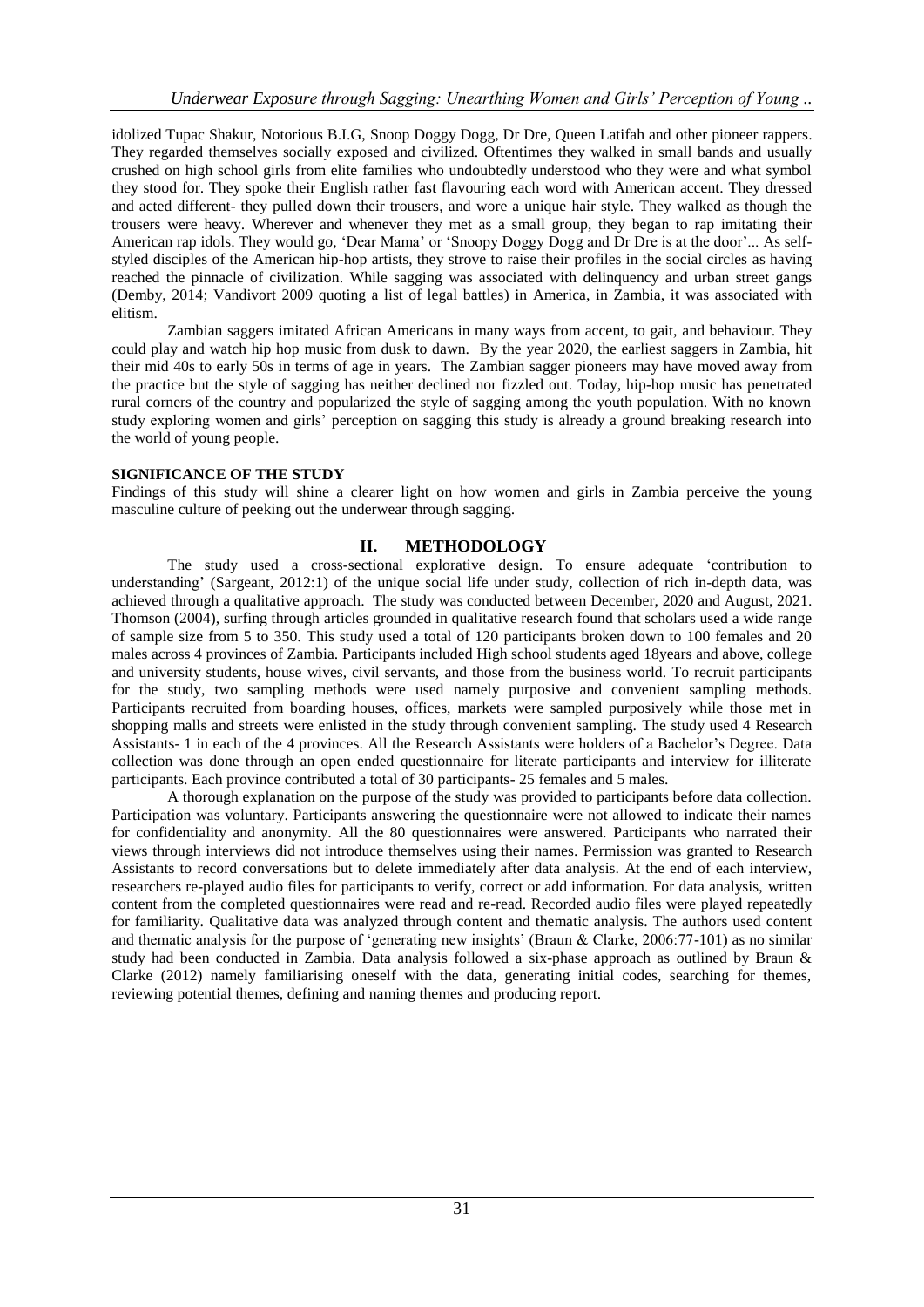| Table 1. Demographic characteristics of participants |                  |                |                      |     |
|------------------------------------------------------|------------------|----------------|----------------------|-----|
| <b>VARIABLE</b>                                      | <b>PARAMETRE</b> |                |                      |     |
| Gender                                               | Male             |                | Female               |     |
|                                                      |                  | 20             |                      | 100 |
| Age                                                  | $18 - 22$        | $\overline{4}$ | $18 - 22$            | 20  |
|                                                      | $23 - 27$        | 4              | $3 - 27$             | 20  |
|                                                      | 28-32            | 3              | 28-32                | 15  |
|                                                      | 33-37            | 3              | 33-37                | 15  |
|                                                      | 38-42            | 3              | 38-42                | 15  |
|                                                      | 43 and above     | 3              | 43 and above         | 15  |
| <b>Marital Status</b>                                | Single           | 12             | Single               | 55  |
|                                                      | Married          | 8              | Married              | 45  |
| Occupation                                           | Farmer           | $\overline{2}$ | Farmer               | 20  |
|                                                      | Taxi/bus driver  | $\overline{3}$ | Businesswoman        | 20  |
|                                                      | Business man     | 3              | Student              | 25  |
|                                                      | Police Officer   | $\overline{2}$ | <b>Health Worker</b> | 15  |
|                                                      | Teacher          | 2              | Teacher              | 15  |
|                                                      | Health Worker    | $\overline{4}$ | Police woman         | 05  |
|                                                      | Student          | 4              |                      |     |
|                                                      |                  |                |                      |     |
|                                                      |                  |                |                      |     |
|                                                      |                  |                |                      |     |

**III. Results Table 1. Demographic characteristics of participants**

# **How does the Zambian society treat the underwear?**

The question was designed to find out how the undergarment was treated in Zambia. Participants answered universally that the underwear was treated with privacy across the country. It was washed in private, put out to dry in private, worn in private and kept as private clothing without any possibility of the wearer attempting to show it to the public intentionally.

'The underwear is the clothing worn to cover and hide a person's private parts. In our country the underwear has a high secretive stature' (Female participant).

'The underwear has a private fixture. Whenever it peeks out it stirs uncomfortability to the public' (Male participant).

'You can literally observe that the underwear is so private because people feel uncomfortable when buying it. They wash and dry it in private, wear it in private and are always conscious to avoid the underwear poking out in public' (Female participant).

#### **What is your experience over males and underwear exposure?**

This question was intended to gain an accurate and deep understanding of the existence of underwear exposure practice among males through sagging. Participants explained that underwear exposure had reached epidermic proportion in the country among the youth population. Participants added that the adult population had also to some extent adopted the style. The age range of males reported to be hooked to the practice of sagging was 12 to 40 years.

'I see a lot of males especially youths proudly exposing the underwear in public. The practice is common at bus stations, in buses, minibuses, taxis, schools, colleges and universities. Males deliberately pull the jeans down so that the underwear is seen' (Female participant).

'The moment you wake up, know that it's a new day and a new exposure to male underwear because the practice is everywhere' (Female participant).

'Males are crazy though not everyone but those between 12 to 40years because they do their business while the underwear is showing' (Female participant).

'Young adults no longer treat the underwear private. They deliberately leave it out to the public to see. In most cases the public not only see the underwear but also the cleft jagging out between the buttocks' (Male participant).

When asked to state in terms of marital and educational status who precisely was a firm adherent to the sagging practice, participants explained that the style was prevalent among singles and less common among the married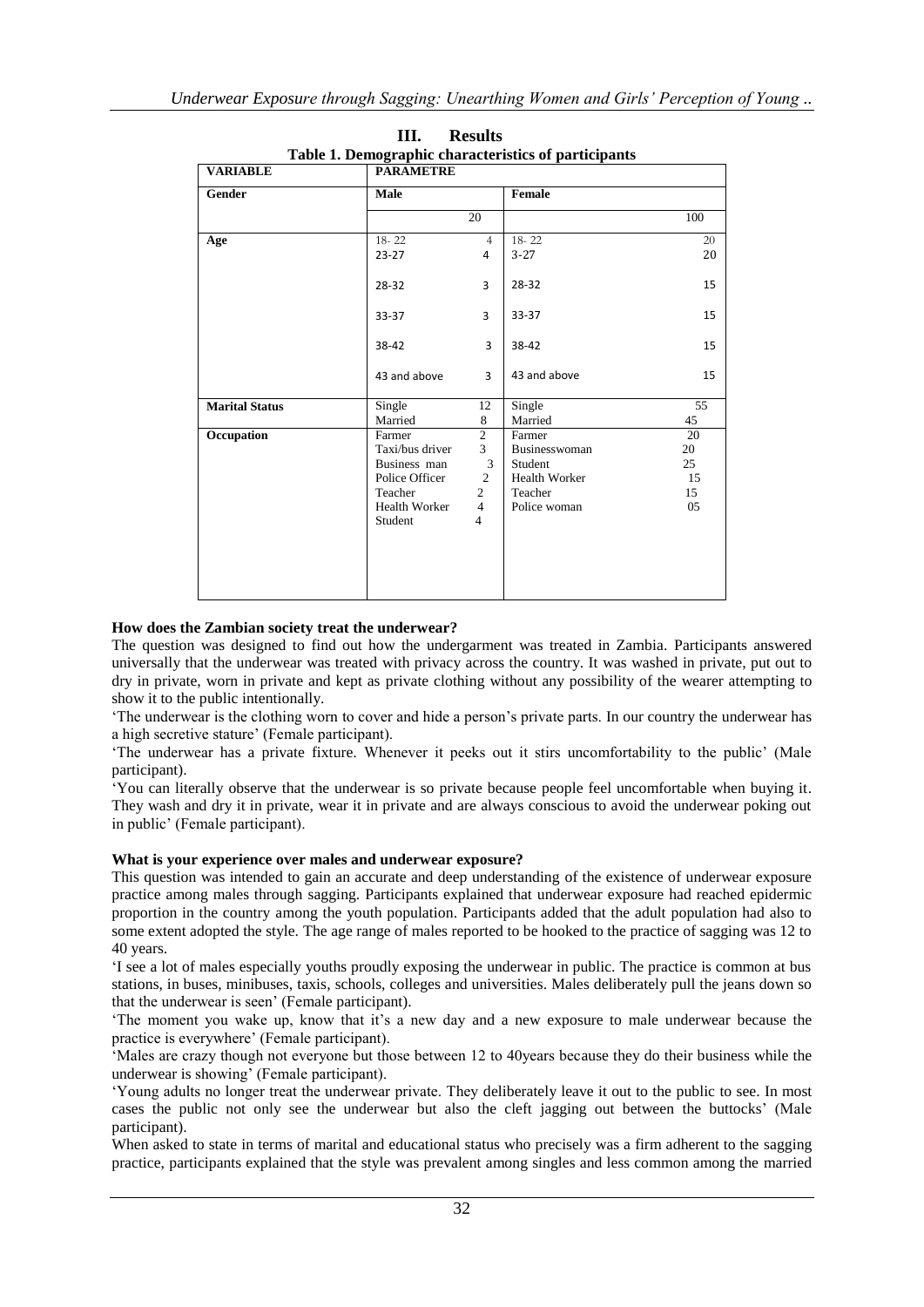males. Similarly, the practice was reported to have gained a substantial foothold among the less educated than the educated population though the practice was excessively rampant in colleges and universities.

'Sagging is common among single males as most of them are still at primary, high school or in college or university' (Female participant).

'The practice is widespread among the less educated married male adults' (Male participant).

## **Where do you think the style of underwear exposure among Zambian males originate?**

This question attempted to find out from participants the plausible origin of sagging. Participants reported that exposure to American hip-hop artists was the origin of sagging among male youths in Zambia.

'Our youths copied from hip-hop artists in America' (Male participant).

'Sagging originated from the Western world through rap music'(Female participant).

When participants were asked to state the kind of underwear commonly exposed, they explained that designer innerwear were commonly shown to the public.

'I see all kinds of underwear but designer panties are commonly exposed' (Female participant).

'Underwear with a label such as Adidas, Nike are commonly exposed'(Female participant).

'Some expose boxers' (Female participant).

'Some males expose expensive intimate brands such as Hugo Boss, Calvin Klein, Emporio Armani, Derek Rose including Versace'( Female participant).

## **What do you think are the reasons for underwear exposure among males?**

The purpose of this question was to find out why the practice of sagging had been embraced by the male folk. Participants explained that sagging existed for self-identity expression, as an embodiment of fashion, as a means to lure females, attention seeking and conformity.

'It is the utmost desire of every youth to fit in society and create space for oneself where the entire society will recognize and appreciate him. If he feels sagging would put him above the rest in society he will go for it' (Female participant).

'To suit trending fashion as there are low-waisted sagging jeans on the market' (Female participant).

'Sagging is an investment meant to attract females' (Female participant).

'The underwear shown in public is a dangling carrot a man waves to females that he is available for sex' (Male participant).

'In adult males, sagging is a means for attracting young girls' (Female participant).

'Other males sagg their jeans to suit the behaviour of their peers' (Female participant).

'Some sag to show off that they are in the class of their own'(Female participant).

#### **How do you find the practice of underwear exposure among males?**

This question was meant to pull out feelings, views and opinions of females over the style of exposing underwear among males. The general comment from female participants was that the practice was disgusting, disrespectful and sickening. Some young female participants aged 18 years and very few educated adult females explained that while the practice was abhorred by society in general, they offered liberal views.

'I find the practice irritating' (Female participant).

'For me the practice is not pleasing at all because most males do not wash their underwear' (Female participant). 'It is a sign of immaturity' (Female participant).

'Whoever sags is a big baby in man's body! That's how I feel' (Female participant).

'Very annoying' (Female participant).

'If such a man would dare propose love to me I will tell him please look elsewhere until you grow up' (Female participant).

'Shameful' (Female participant).

'Bad behaviour' (Female participant).

'Junk. I wouldn't feel proud to introduce such a man to my friends as my boyfriend' (Female participant).

'Nauseating' (Female participant).

'Childish' (Female participant).

'Uncultured' (Female participant).

'Embarrassing because some men expose torn underwear' (Female participant).

'A bad example to children' (Female participant)

'Disgraceful to society' (Female participant).

'Insulting and disrespectful to women' (Female participant).

'Real cartoonish and the actor a playboy' (Female participant)

'A sign of moral declension' (Female participant).

'If a man copies such kind of dressing, it's easier for him to do drugs' (Female participant).

'Totally indecent for me'(Female participant).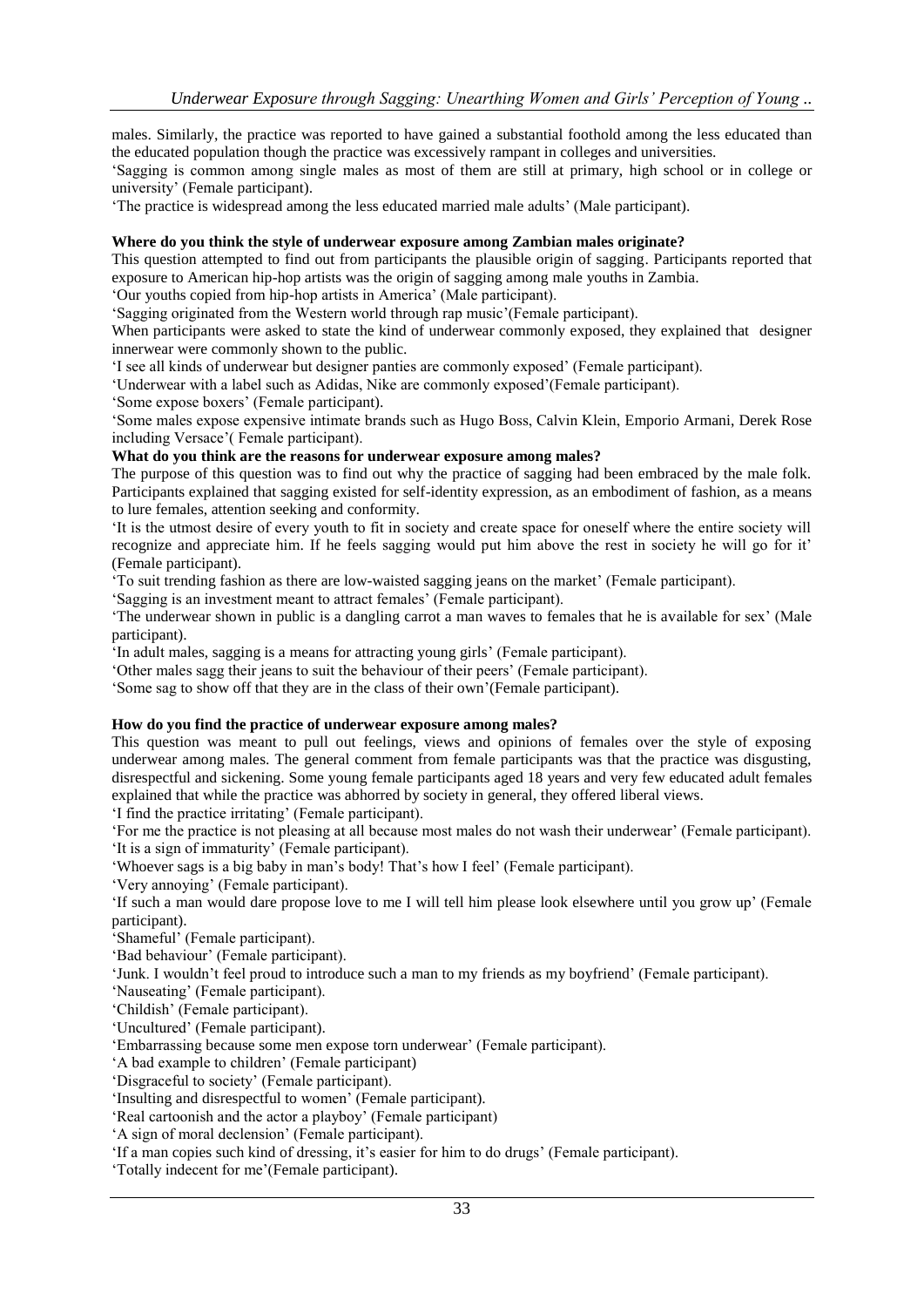'There are certain men who fail to wipe themselves up each time they leave the toilet, and society is made to see feacal matter smeared along the cleft through sagging. That's horrible man!'(Female participant).

Some young female participants who said they were still in high school or college had divergent views about the practice.

'It's ok for me so long the underwear exposed is pure white and expensive' (Female participant).

'If a dude wears expensive underwear brand then he can as well buy his lady an expensive panties. You see that' (Female participant).

'I like such men. They are more loving and more entertaining. They will hug you, kiss you, sing you a song and buy you gifts. In short they know how to treat a woman' (Female participant).

'For me that's swag' (Female participant).

A few females in formal employment had this to say:

'You cannot judge a man's personality based on the style of his dressing. For me I look beyond the fashion and appreciate a man who he is what he is capable of doing and so on' (Female participant).

'Social life is dynamic the fashion of yesterday cannot be the yardstick for today' (Female participant).

'Our society is democratic. Democracy allows people to express themselves freely and if men feel sagging is the best way to express themselves then who cares' (Female participant).

#### **IV. DISCUSSION**

Sagging is a style of dressing common among male youths where the undergarment is visible. The practice has been around in Zambia for 30years. This study explored women and girls' perception of the fashion. This study found that participants were aware that sagging had established itself as a way of life among males especially the youth society. Participants defined sagging as the style of dressing that leaves the inner wear showing to the public. This definition tallies with the well- established definition – 'a style of dress characterized by the wearing of pants well below the waist, thus exposing underwear and/or flesh to public view' Koppel 2007 in Vandivort, 2009).The study found that sagging is a foreign style of dressing in Zambia copied from the American hip-hop artists. Through culture diffusion as a result of improved technology, music, videos, magazines, movies and social interaction between urban youths and rural youths social pressure to adopt what youths watch and hear has been on ascendancy. Findings of this study support the findings of Uzobo et al., (2014) in their article titled *Indecent Dressing and Awareness of Health Problems: A Study of 'Sagging' Dress Pattern Among Selected Male High School Students in Bayelsa State* found that sagging among Nigerian youths was a recent social behaviour imported from American rappers.

This study also found that saggers were prompted to pull down their jeans intentionally and walk around with their underwear poking out because they fell victim to the circulating male fashion wave. Some did so to express an identity of being socially exposed while others as a means to attract females. Participants reported that saggers, using sagging as a tool to hunt females usually targeted young girls or older women to devour their financial savings. One participant narrated, 'one should not write off saggers. They are extremely witty. Their accent is American, their language is invigorating to females, their knowledge of technology is unmatched, their manners polished, respectful and entertaining. Tell me which one among females would fend off such a young man? These are young men who succeed to convince elderly women to fall in love with them' (Male participant). This study found that most female participants were disgusted with the practice of sagging. Participants related sagging to decline in morality and an assault to local cultural values. Participants' views in this study support the views of some of the women in the United States of America. One lady in America simply said, 'pants hanging off a young male's butt, in some cases exposing dirty-looking boxers, is disgusting' (Mitchell, 2012). While in India the style of youths walking around with droopy jeans especially in parts which remain conservative even today, sagging is often frowned upon as indecent (Raina, 2009).

## **V. CONCLUSION**

The social behaviour of dressing characterized by jeans/trousers or panties hanging low exposing the underwear is an under researched area in Zambia despite the practice being commonplace in the streets, stations, schools, colleges and universities. The objective of this study was to bring out views and opinions of Zambian women and girls over the practice. This study found that majority of women regarded sagging as an obscene, embarrassing and childish practice that should be banned. A small proportion of participants found sagging more entertaining and an expression of being current with fashion.

#### **VI. RECOMMENDATIONS**

The study recommends that while it may be democratic for young people to express themselves through the style of dress they love, it may be more rewarding for them to pause and consider the local cultural values. Primary, high schools, colleges and universities should codify modest dressing in their rules, ban and punish all forms of immodest dressing including sagging. Meanwhile, families, churches and communities